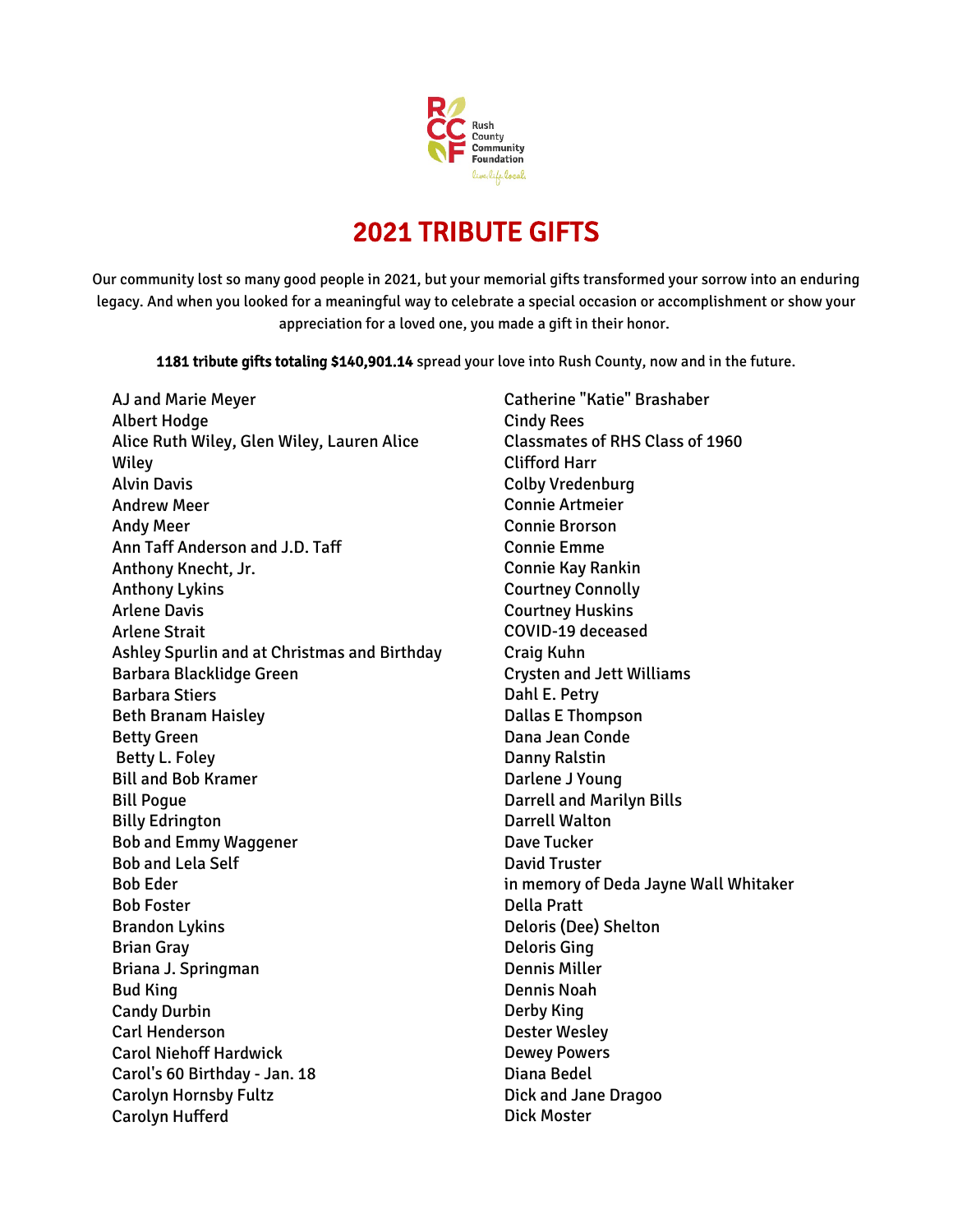Dickie Risk Dillon Fowler Don Burkhart Donald and Mary Marshall Donnie Walker Dorine Rosfeld Dorothy H. Thomas Dorothy M (Merrell) Snyder Dorothy Wood Dr. Terry Maxwell Earl Marlatt Edith, Wendell and their Son Philip Willkie Elizabeth Ray Elizabeth Tucker Ellen Robbins Estus Scott Eugene Nobbe Forrest and Louise Piles Fred Harrison Fred Marshall Gary Isaacs George and Betty Owens George and Marcella McAhren Georgeanna Amos Gerald David Hedrick Gladys Fussner Glenie Mann Grant Brower **Heather** Heckman and Mohr Families Helen Louise Amos Holli Spaeth Howard Wilkison Irene E. Smith Jack Norris f Jane Patterson Janet S Mosley Jeanne Judd Jedadiah Wyrick Jeremy A. Newkirk 2017 Jerry Cain Jerry Geise Jerry Gilpin Jerry W. Newkirk 2018 Jessy McClure Jim Meyer Joe and Isabel Pike

Joe Archer John and Patty Wright John S. Green John Westerfield Jon Bowling Joseph G. Archer Joy Busby Judy Broyles Judy Leisure Judy Ralston Karen Jones Katie Brashaber Kenny Cregar Kenny Stiers Kyle Henderson Larry Fry Lauren Alice Wiley Laurie Saunders Marlatt Lela Self Leo and Mary Durbin Lillian Jones Linda Hamill Lois S. Paugh Lora Hatfield Lou Caira Madelon (Thomas) Ward Marcia Ash Marcia Meo Alexander Margaret Frances Buhler Carter Marilyn Gray Roberts Marilyn Petty Marilyn Roberts Marjorie Harcourt Mark Todd Martha Perin Martha Schneyer Marvin VanNatta Mary Alice Kaiser Mary Newman Marya Crim Mathew Lahey Maurice Newton Max and Marlene Miller Max Gordon Max Neil Miller Maxcene Hammerl Alexander Maxine Riley